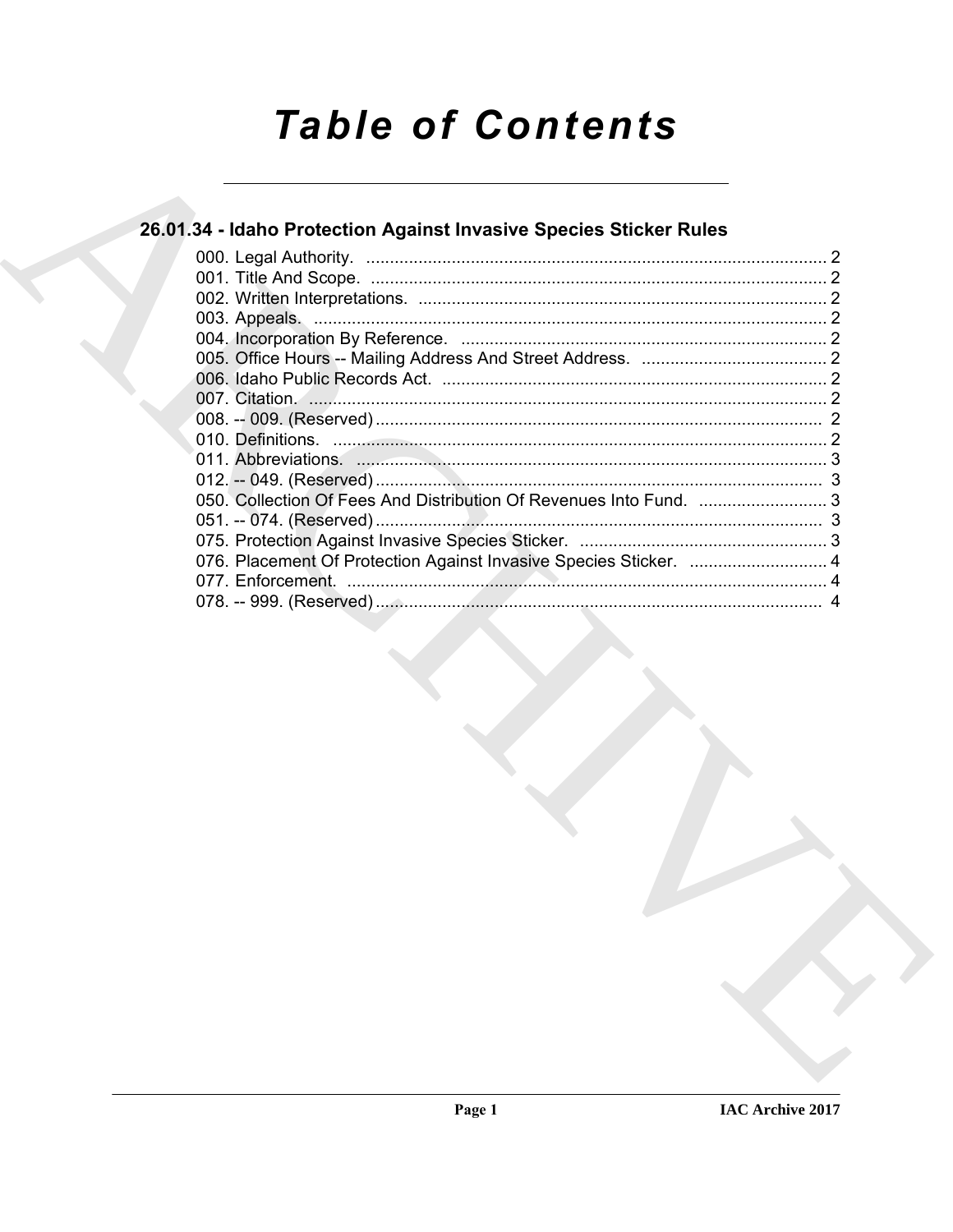#### **IDAPA 26 TITLE 01 CHAPTER 34**

#### **26.01.34 - IDAHO PROTECTION AGAINST INVASIVE SPECIES STICKER RULES**

#### <span id="page-1-1"></span><span id="page-1-0"></span>**000. LEGAL AUTHORITY.**

#### <span id="page-1-2"></span>**001. TITLE AND SCOPE.**

#### <span id="page-1-3"></span>**002. WRITTEN INTERPRETATIONS.**

#### <span id="page-1-4"></span>**003. APPEALS.**

#### <span id="page-1-5"></span>**004. INCORPORATION BY REFERENCE.**

#### <span id="page-1-6"></span>**005. OFFICE HOURS -- MAILING ADDRESS AND STREET ADDRESS.**

#### <span id="page-1-7"></span>**006. IDAHO PUBLIC RECORDS ACT.**

#### <span id="page-1-8"></span>**007. CITATION.**

#### <span id="page-1-14"></span><span id="page-1-13"></span><span id="page-1-12"></span><span id="page-1-11"></span><span id="page-1-10"></span><span id="page-1-9"></span>**008. -- 009. (RESERVED)**

| <b>CHAPTER 34</b> |                                                        |                                                                                                                                                                                                                                                                                                                                                                                                               |             |  |
|-------------------|--------------------------------------------------------|---------------------------------------------------------------------------------------------------------------------------------------------------------------------------------------------------------------------------------------------------------------------------------------------------------------------------------------------------------------------------------------------------------------|-------------|--|
|                   |                                                        | <b>26.01.34 - IDAHO PROTECTION AGAINST INVASIVE SPECIES STICKER RULES</b>                                                                                                                                                                                                                                                                                                                                     |             |  |
|                   | 000.<br>001.                                           | LEGAL AUTHORITY.<br>The Idaho Park and Recreation Board is authorized under Section 67-7002, Idaho Code to promulgate rules to aid in<br>the administration of the Idaho Safe Boating Act, Title 67, Chapter 70, Idaho Code; and is authorized under Section<br>67-7008A, Idaho Code, to promulgate rules prescribing the display of protection against invasive species stickers.<br><b>TITLE AND SCOPE.</b> | $(3-29-10)$ |  |
|                   | 01.                                                    | Title. The title of this chapter is cited in full as Idaho Department of Parks and Recreation Rules,<br>IDAPA 26.01.34, "Idaho Protection Against Invasive Species Sticker Rules."                                                                                                                                                                                                                            | $(3-29-10)$ |  |
|                   | 02.                                                    | Scope. This chapter establishes rules to aid in the administration and enforcement of the Idaho Safe<br>Boating Act, Title 67, Chapter 70, Idaho Code.                                                                                                                                                                                                                                                        | $(3-29-10)$ |  |
|                   | 002.                                                   | <b>WRITTEN INTERPRETATIONS.</b><br>This agency has written interpretations of these rules, in the form of explanatory comments accompanying the notice<br>of proposed rulemaking that originally proposed the rules, or documentation of compliance with IDAPA 26.01.01,<br>"Rules of Administrative Procedure of the Idaho Park and Recreation Board," Section 150.                                          | $(3-29-10)$ |  |
|                   | 003.<br><b>APPEALS.</b><br>Park and Recreation Board." | Any person who may be adversely affected by a final decision, ruling, or direction of the director may appeal the<br>decision, ruling, or direction as outlined under IDAPA 26.01.01.250, "Rules of Administrative Procedure of the Idaho                                                                                                                                                                     | $(3-29-10)$ |  |
|                   | 004.                                                   | <b>INCORPORATION BY REFERENCE.</b><br>There are no documents incorporated by reference in this chapter.                                                                                                                                                                                                                                                                                                       | $(3-29-10)$ |  |
|                   | 005.                                                   | OFFICE HOURS -- MAILING ADDRESS AND STREET ADDRESS.<br>The state office of the Department of Parks and Recreation is located at 5657 Warm Springs Avenue, Boise, Idaho<br>83706-0065, (208) 334-4199, Department Website at www.parksandrecreation.idaho.gov. The office hours are 8 a.m.<br>to 5 p.m. Monday through Friday.                                                                                 | $(3-29-10)$ |  |
|                   | 006.<br>to disclosure.                                 | <b>IDAHO PUBLIC RECORDS ACT.</b><br>The Department will comply with Title 74, Chapter 1, Idaho Code, when requests for the examination and copying of<br>public records are made. Unless otherwise exempted, all public records in the custody of the Department are subject                                                                                                                                  | $(3-29-10)$ |  |
|                   | <b>CITATION.</b><br>007.<br>26.01.34.007.              | The official citation of this chapter is IDAPA 26.01.34.000 et seq. For example, the citation for this section is IDAPA                                                                                                                                                                                                                                                                                       | $(3-29-10)$ |  |
|                   | $008. - 009.$                                          | (RESERVED)                                                                                                                                                                                                                                                                                                                                                                                                    |             |  |
|                   | 010.<br>As used in this chapter:                       | DEFINITIONS.                                                                                                                                                                                                                                                                                                                                                                                                  | $(3-29-10)$ |  |
|                   | 01.                                                    | Commercial Outfitters. As defined in Section 36-2102(b), Idaho Code.                                                                                                                                                                                                                                                                                                                                          | $(3-29-10)$ |  |
|                   | 02.                                                    | Department. The Idaho Department of Parks and Recreation.                                                                                                                                                                                                                                                                                                                                                     | $(3-29-10)$ |  |
|                   | 03.                                                    | Fund. Invasive Species Fund as defined in Section 22-1911, Idaho Code.                                                                                                                                                                                                                                                                                                                                        | $(3-29-10)$ |  |
|                   |                                                        |                                                                                                                                                                                                                                                                                                                                                                                                               |             |  |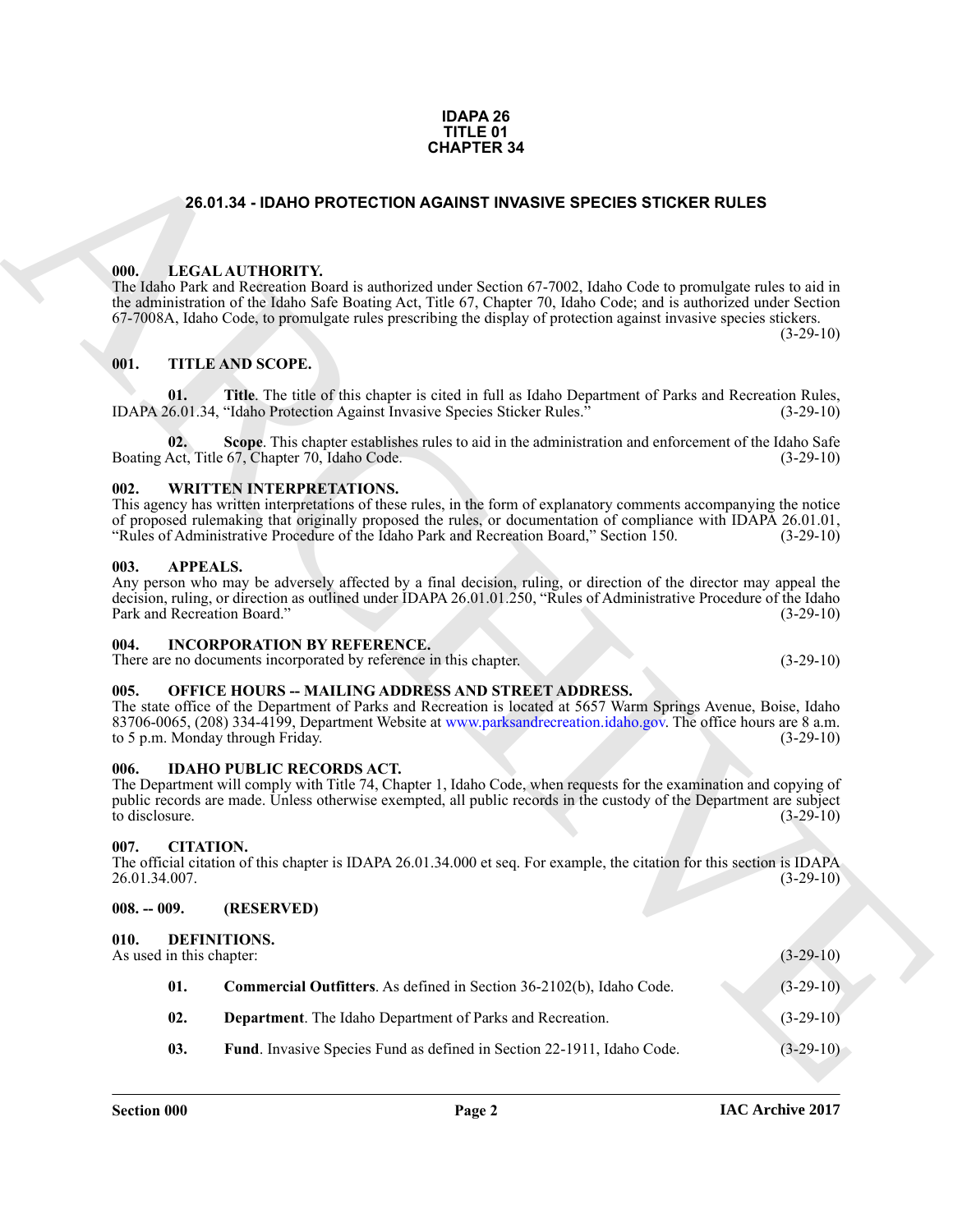#### **Section 011 Page 3**

Section 050 of these rules, the validation sticker as identified in IDAPA 26.01.30, "Idaho Safe Boating Rules," will also serve as the Protection Against Invasive Species Sticker for those vessels numbered pursuant to Section 67-7008,

#### **IAC Archive 2017**

**Transfer of Funds**. Fees collected will be transferred and deposited into the Fund no less than

<span id="page-2-15"></span><span id="page-2-14"></span>**01. Motorized Vessels**. Beginning with the 2010 boating season, upon payment of the fees required by

<span id="page-2-8"></span>quarterly during any fiscal year. (3-29-10)

#### <span id="page-2-3"></span>**051. -- 074. (RESERVED)**

<span id="page-2-1"></span>**012. -- 049. (RESERVED)**

#### <span id="page-2-4"></span>**075. PROTECTION AGAINST INVASIVE SPECIES STICKER.**

**Equivalent of Pairis and Reionation**<br>Clamps of Pairis and Reionation<br>Clamps of Pairis and Reionation A. The laborations of Space and Space and Space and Space and Space 19.<br>
Co. 2013. Motorized Venel Any seasonal requiri signed by the outfitter or guide. The signed affidavit shall verify the number of vessels within the covered fleet and that the appropriate number of Protection Against Invasive Species Stickers has been purchased. The Protection Against Invasive Species Stickers and affidavit shall be kept on file at the outfitter or guide's physical address and shall be made available for inspection upon request of the Department or upon request by law enforcement. Nonmotorized commercial outfitters and guides are not required to place a Protection Against Invasive Species Sticker on their vessels. Identification of commercial outfitted and guided boats shall be in compliance with IDAPA 25.01.01,<br>"Rules of the Outfitters and Guides Licensing Board." Subsection 054.03.a. (4-7-11) "Rules of the Outfitters and Guides Licensing Board," Subsection 054.03.a.

determined using the number of vessels within the fleet at the time of purchase of the stickers, as provided in Section  $67-7008A(1)(c)$ . Previous or future sticker purchases will be prorated separately.  $(4-7-11)$  $67-7008A(1)(c)$ . Previous or future sticker purchases will be prorated separately. **b.** Protection Against Invasive Species Stickers purchased by outfitters or guides who are duly licensed in accordance with Title 36, Chapter 21, Idaho Code, shall be accompanied by an affidavit which shall be

Species Sticker is displayed on the vessel, except as provided in Subsection 075.01 of this chapter, prior to launch into the public waters of Idaho. (3-29-10) into the public waters of Idaho. **02. Prorated Group Rates for Commercial Outfitters**. (4-7-11) **a.** Group rates for commercial outfitters with nonmotorized fleets exceeding five (5) vessels will be

Invasive Species Sticker pursuant to this chapter will ensure that fees are paid and that a Protection Against Invasive

<span id="page-2-7"></span><span id="page-2-6"></span>**01. Operator Responsibilities**. The operator of any watercraft required to display a Protection Against

<span id="page-2-5"></span><span id="page-2-2"></span>**050. COLLECTION OF FEES AND DISTRIBUTION OF REVENUES INTO FUND.** In addition to any other moneys or fees collected pursuant to Section 67-7008 or any other provision of Title 67, Chapter 70, Idaho Code, all vessels are required to pay an additional fee as established in Section 67-7008A, Idaho Code. (3-29-10)

<span id="page-2-0"></span>Section 67-7008, Idaho Code. (4-11-15) **011. ABBREVIATIONS.** There are no abbreviations defined in this chapter. (3-29-10) (3-29-10)

<span id="page-2-11"></span>**06. Non-Motorized Vessel**. Any watercraft used or capable of being used as a means of transportation on water that is propelled by human effort. For the purpose of this chapter this term does not include small inflatable

<span id="page-2-12"></span>**07.** Protection Against Invasive Species Sticker. Any sticker issued by the Department in accordance provisions of Section 67-7008(A), Idaho Code. (3-29-10) with the provisions of Section  $67-7008(A)$ , Idaho Code.

<span id="page-2-13"></span>**08. Validation Sticker**. Any sticker issued by the Department in accordance with the provisions of

rafts or other inflatable vessels less than ten (10) feet in length. (3-29-10)

<span id="page-2-10"></span>**05. Motorized Vessel**. Any watercraft requiring certificate of number under Section 67-7008, Idaho Code, or any comparable U.S. vessel certificate of number program. (4-11-15)

<span id="page-2-9"></span>**04. Idaho Invasive Species Act**. The Idaho Invasive Species Act of 2008 as established in Title 22, Chapter 19, Idaho Code.

*IDAHO ADMINISTRATIVE CODE IDAPA 26.01.34 - Idaho Protection Department of Parks and Recreation Against Invasive Species Sticker Rules*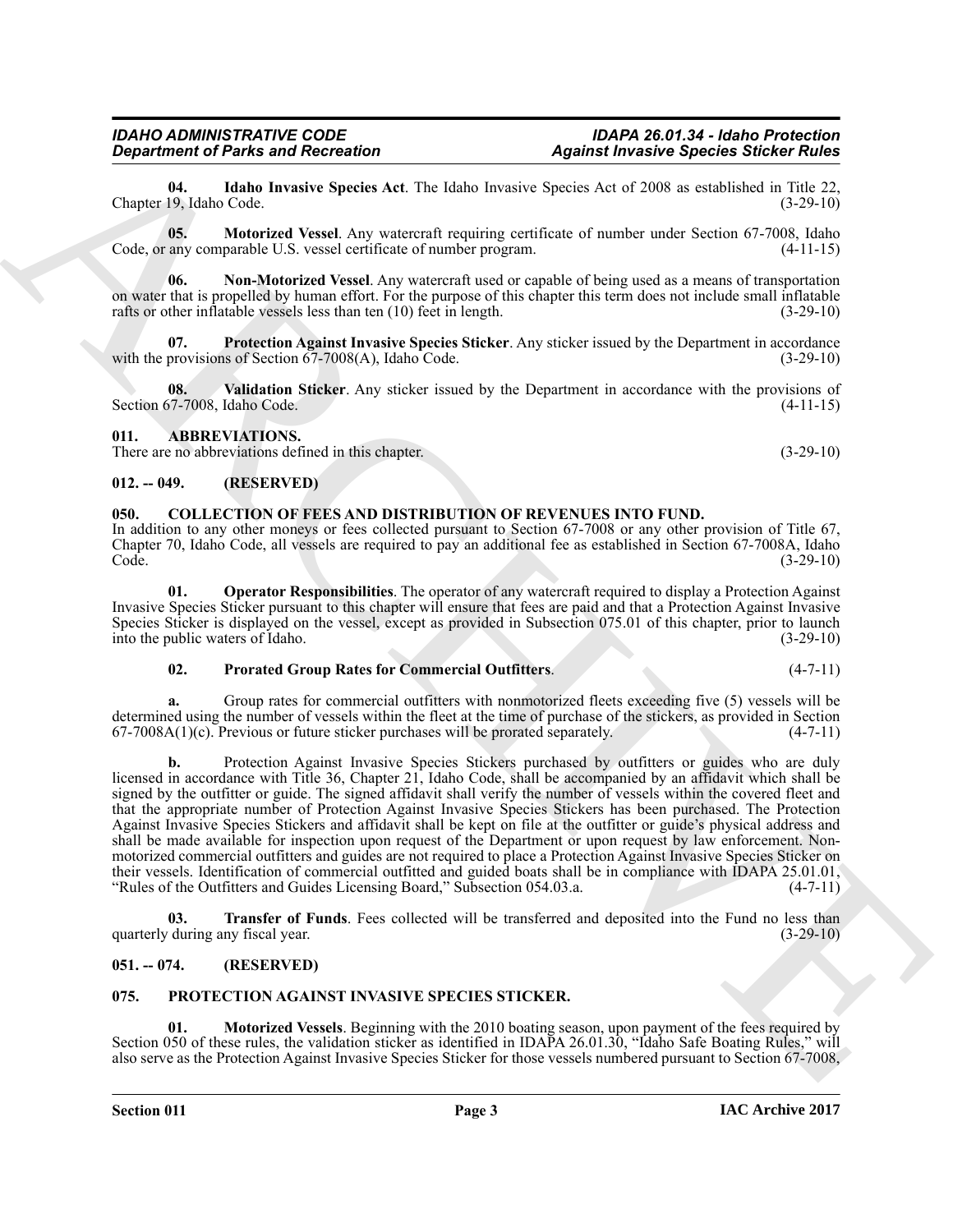Idaho Code. (4-11-15)

**02. All Other Watercraft**. A separate Protection Against Invasive Species Sticker will be issued for all other watercraft upon payment of the fees required under Section 050 of these rules. (3-29-10)

### <span id="page-3-0"></span>**076. PLACEMENT OF PROTECTION AGAINST INVASIVE SPECIES STICKER.**

### <span id="page-3-7"></span><span id="page-3-5"></span><span id="page-3-4"></span>**01. Location**. (3-29-10)

**a.** Motorized vessel. Except as provided in Subsection 075.01 of this chapter, the Protection Against Invasive Species Sticker should be affixed next to the current year validation sticker on the port (left) side of the vessel. (4-11-15)

**b.** Non-motorized. Except as provided in Subsection 050.02.a. of this chapter, the Protection Against Invasive Species Sticker should be affixed in the following manner. (4-7-11)

i. For canoes, kayaks, and other small rigid vessels, the Protection Against Invasive Species Sticker should be affixed near the bow above the waterline on the port (left) side, or on top of the vessel if there is little or no waterline distinction. (3-29-10)

ii. For inflatable (non-rigid) vessels, the Protection Against Invasive Species Sticker can be modified to allow attachment of a zip tie, plastic attachment, or other similar mechanism, or be laminated into a hang tag.  $(3-29-10)$ 

<span id="page-3-6"></span>**02. Removal**. Protection Against Invasive Species Stickers issued in accordance with Section 67-<br>
daho Code, which have become invalid, shall be removed from the vessel. (3-29-10) 7008A, Idaho Code, which have become invalid, shall be removed from the vessel.

#### <span id="page-3-3"></span><span id="page-3-1"></span>**077. ENFORCEMENT.**

**Equivalent of Parks and Recreation**<br>
Halos Costa. **Strict Warrent A** sequence Protection Against Proteins Species Strict with  $\frac{1}{(2+2)(4)}$ <br>
Share the second the second term is consistent to the second term is a second All operators of vessels as defined in this chapter must ensure their vessel is in compliance with the provisions of this chapter when launched upon the public waters of the state of Idaho. Non-compliance with the provisions of this chapter will result in possible assessment of penalties as described in Sec. 67-7033, Idaho Code, the Idaho Safe Boating Act. (3-29-10)

#### <span id="page-3-2"></span>**078. -- 999. (RESERVED)**